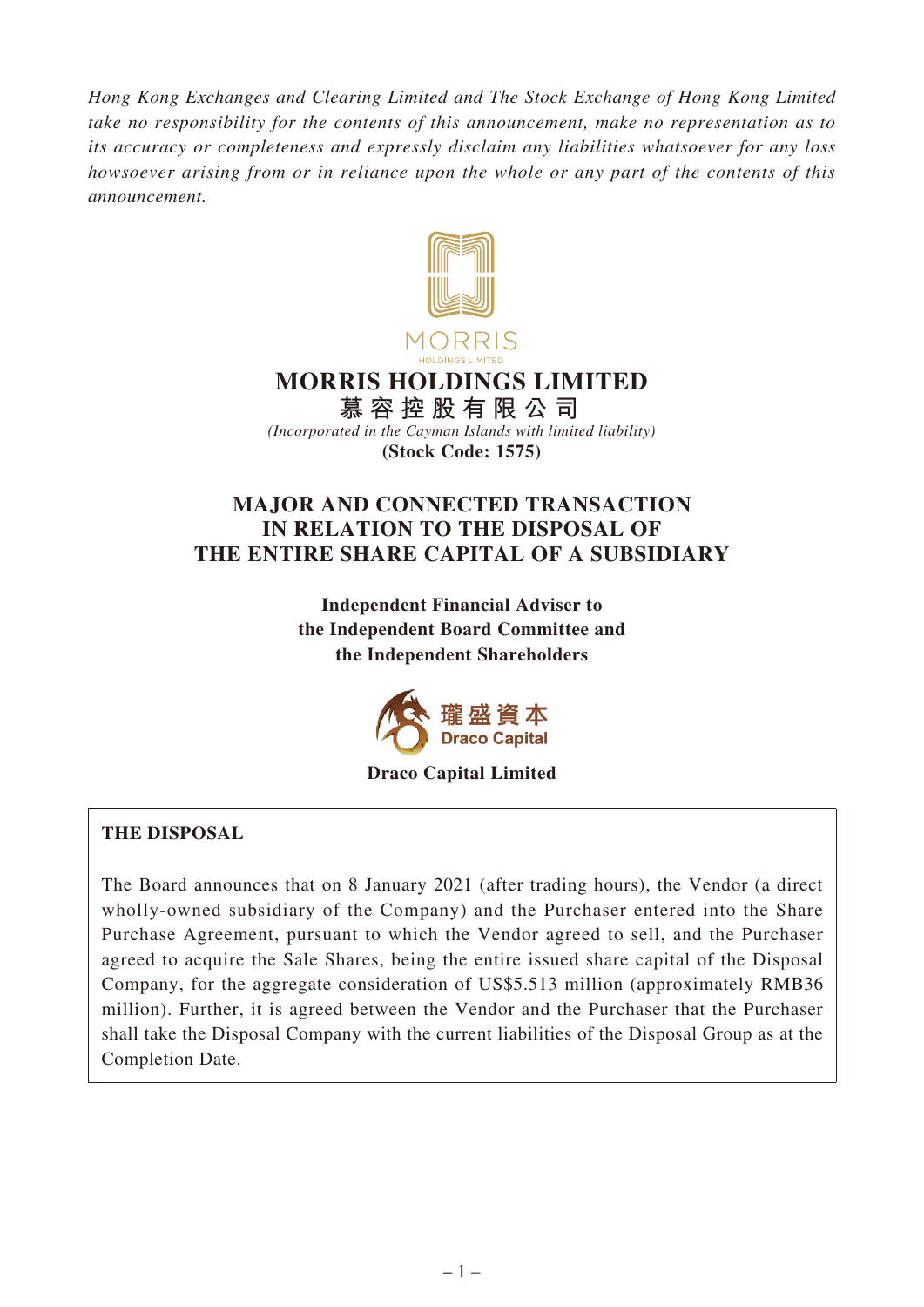Completion is subject to fulfilment and/or waiver (as the case may be) of the Conditions Precedent as set out in the sub-section headed "Conditions Precedent" below. Upon Completion, the Company ceased to own any interests in the Disposal Company. Each member of the Disposal Group will cease to be a subsidiary of the Company and their assets, liabilities and financial results will no longer be consolidated into the financial statements of the Group.

# **LISTING RULES IMPLICATIONS**

As the highest of the applicable percentage ratios (as defined in the Listing Rules) in respect of the Disposal exceeds 25% but is less than 75%, the Disposal constitutes a major transaction for the Company under Chapter 14 of the Listing Rules and is subject to the reporting, announcement and shareholders' approval requirements under Chapter 14 of the Listing Rules.

As at the date of this announcement, the Purchaser (a Controlling Shareholder of the Company) is directly and beneficially owned as to: (a) 85% by Mr. Zou, an executive Director of the Company and a director of the Disposal Company; and (b) 15% by Ms. Wu, the spouse of Mr. Zou. Therefore, each of the Purchaser and its beneficial owners (i.e. Mr. Zou and Ms. Wu) is a connected person or associate of the Company pursuant to Chapter 14A of the Listing Rules. Accordingly, the Disposal and the transactions contemplated thereunder constitute a connected transaction of the Company under Chapter 14A of the Listing Rules. The Disposal is therefore subject to the reporting, announcement and independent shareholders' approval requirements under Chapter 14A of the Listing Rules.

An Independent Board Committee, comprising all independent non-executive Directors, has been established to advise the Independent Shareholders regarding the terms of the Share Purchase Agreement. Draco Capital Limited has been appointed as the Independent Financial Adviser to advise the Independent Board Committee and the Independent Shareholders in this regard.

# **EGM**

The EGM will be convened for the Independent Shareholders to consider and, if thought fit, to approve, among other things, the Share Purchase Agreement and the transactions contemplated thereunder. As at the Latest Practicable Date, to the best knowledge and belief of the Directors after having made all reasonable enquires, the Purchaser (owned as to 85% by Mr. Zou and 15% by Ms. Wu) is interested in 750,000,000 Shares, representing 75% of the issued share capital of the Company. As the Purchaser has material interests in the Disposal, it has undertaken to the Company that it will abstain from voting for the resolution(s) regarding the Disposal at the EGM. Save for the Purchaser, the Directors are not aware of any other Shareholders who have a material interest in the Disposal or are required to abstain from voting for the resolution(s) regarding the Disposal at the EGM.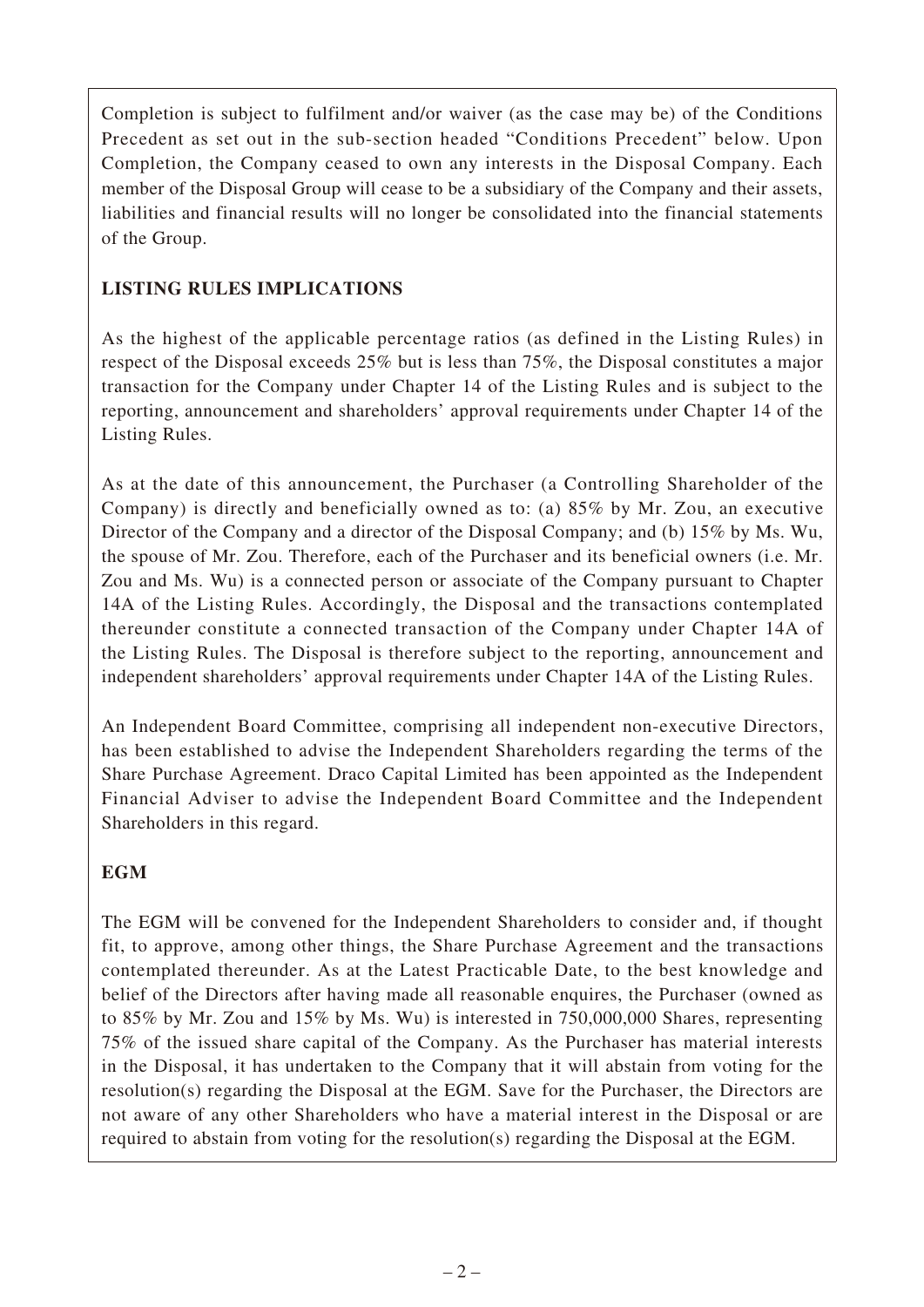A circular containing, among other things, (i) further information on the Share Purchase Agreement and the transactions contemplated thereunder; (ii) a letter from the Independent Board Committee to the Independent Shareholders regarding the terms of the Share Purchase Agreement; (iii) a letter from the Independent Financial Adviser containing their advice to the Independent Board Committee and the Independent Shareholders regarding the terms of the Share Purchase Agreement; and (iv) a notice of the EGM, is expected to be despatched to the Shareholders within 15 business days after publication of this announcement.

**Shareholders and potential investors should note that the Disposal is subject to the fulfilment and/or waiver (as the case may be) of the Conditions Precedent and accordingly, the Disposal may or may not proceed. Shareholders and potential investors are reminded to exercise caution when dealing in the securities of the Company.**

## **THE DISPOSAL**

The Board announces that on 8 January 2021 (after trading hours), the Vendor (a direct wholly-owned subsidiary of the Company) and the Purchaser entered into the Share Purchase Agreement, pursuant to which the Vendor agreed to sell, and the Purchaser agreed to acquire the Sale Shares, being the entire issued share capital of the Disposal Company, at the Consideration of US\$5.513 million (approximately RMB36 million).

#### **THE SHARE PURCHASE AGREEMENT**

The principal terms of the Share Purchase Agreement are set out below:

#### **Date**

8 January 2021 (after trading hours)

#### **Parties**

- (1) Morris International Group Limited (慕容國際集團有限公司), a direct wholly-owned subsidiary of the Company, as the Vendor; and
- (2) Morris Capital Limited, as the Purchaser.

The Purchaser is the Controlling Shareholder of the Company which indirectly holds 100% of the issued share capital of the Disposal Company. The entire issued share capital of the Purchaser is legally and beneficially owned as to 85% by Mr. Zou, the Chairman, Chief Executive Officer and executive Director of the Company. Therefore, the Purchaser is a connected person under Rule 14A.07 of the Listing Rules.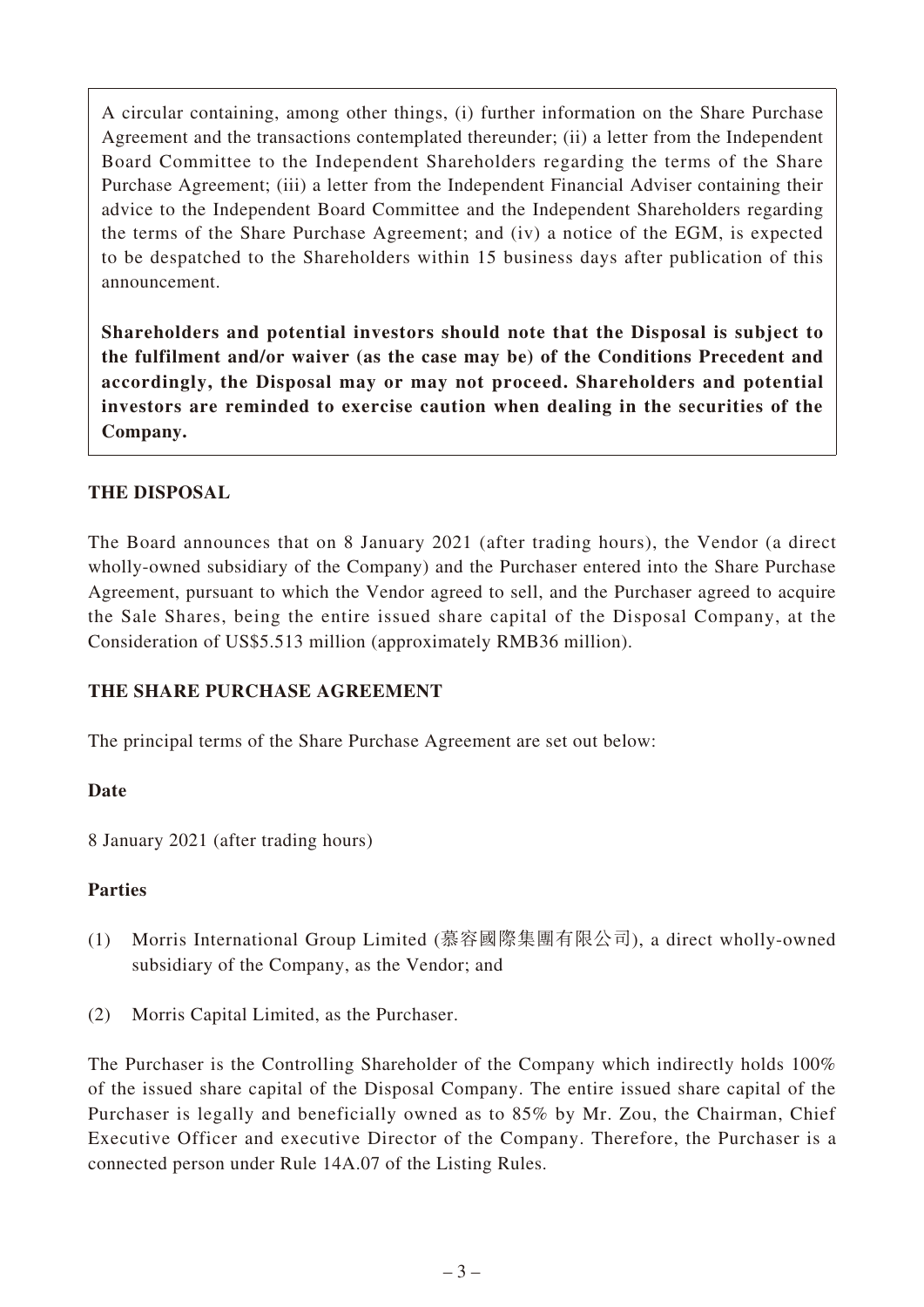#### **Disposal Assets**

Pursuant to the Share Purchase Agreement, the Purchaser has agreed to acquire and the Vendor has agreed to sell the Sale Shares, being the entire issued share capital of the Disposal Company. The main assets of the Disposal Group are the properties held by its wholly-owned subsidiary incorporated in Cambodia, Masia Industries, being the leasehold title for a term ending 18 September 2063 with rights of exclusive use of two plots of industrial lands with a total land size of 59,781,978 square meters located in Sihanoukville Special Economy Zone, Cambodia, and the five blocks of one to two-storey buildings (the "**Buildings**") thereupon having a gross floor area of approximately 38,866 square meters.

### **Consideration**

The Consideration for the Sale Shares is US\$5.513 million (approximately RMB36 million) which shall be payable within 12 months in the following manner:

- (i) A deposit in the amount of US\$1.5 million (approximately RMB9.795 million) has been paid on the date of the Share Purchase Agreement;
- (ii) A further US\$1 million (approximately RMB6.53 million) will be paid within six months from the date of the Share Purchase Agreement; and
- (iii) The balance of US\$3.013 million (approximately RMB19.675 million) will be paid in full in clear fund by electronic transfer to the Vendor's or its holding company's bank account on or before the first anniversary of the date of Share Purchase Agreement.

The Consideration has been determined after arm's length negotiations between the parties with reference to:

- (i) the adjusted unaudited consolidated net asset value and current liabilities of the Disposal Group in the amount of approximately US\$4.705 million (approximately RMB30.724 million) and approximately US\$628,000 (approximately RMB4.101 million), respectively, as at 31 December 2020; and
- (ii) the valuation of the Land and the Buildings, being approximately US\$5.513 million (approximately RMB36 million), as accessed on the 15 November 2020 by an independent valuer appointed by the Company.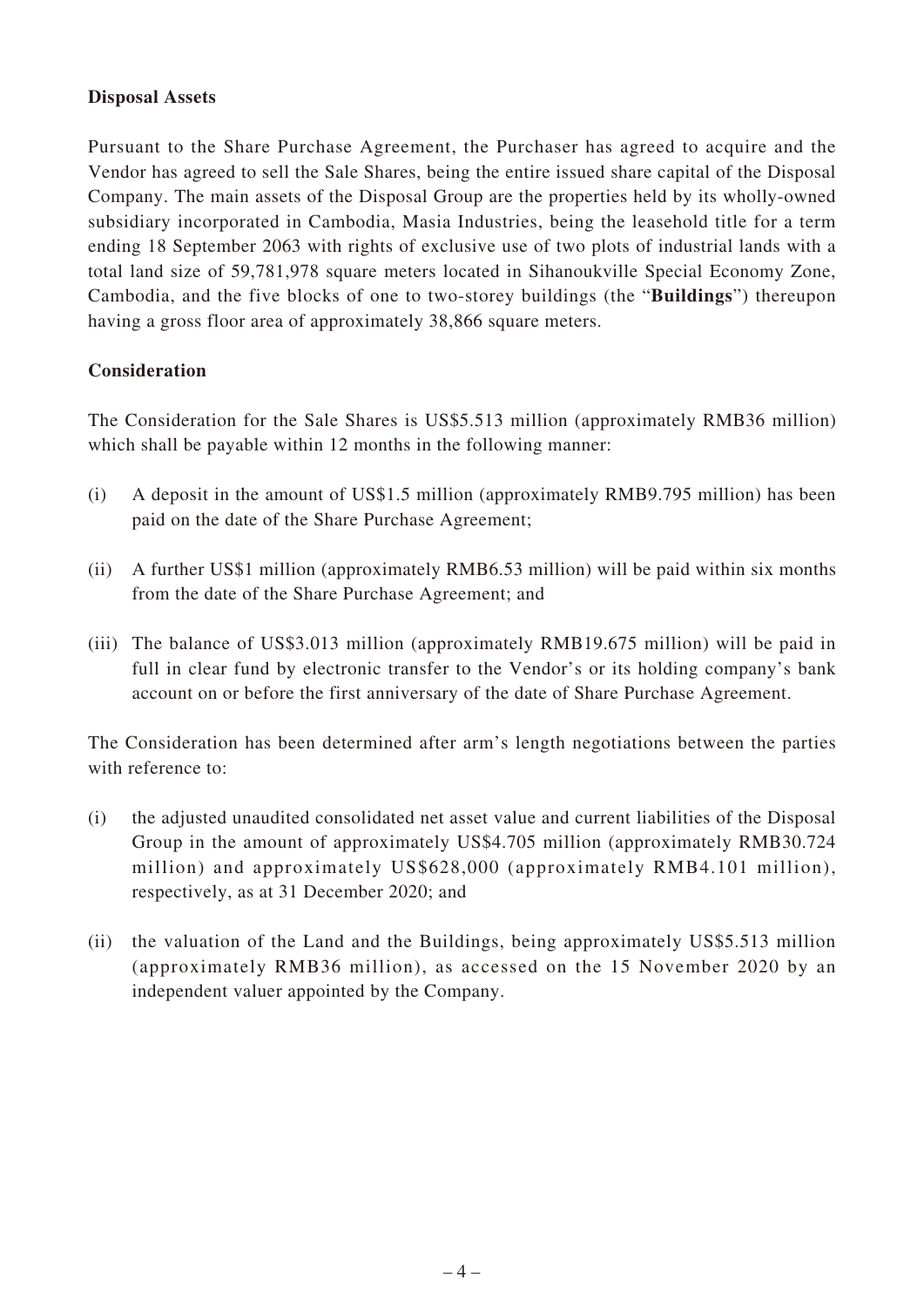## **Liabilities**

Further, it is agreed between the Vendor and the Purchaser that the Purchaser shall take the Disposal Company with its current liabilities of the Disposal Group as at the Completion Date. As at the date of this announcement, the current liabilities of the Disposal Group amount to approximately US\$628,000 (approximately RMB4.101 million).

### **Share Charge**

As security for the due and punctual performance by the Purchaser of all its obligations under the Share Purchase Agreement, the Purchaser has agreed to charge the Sale Shares immediately after the Completion in favour of the Vendor by way of first legal charge which shall remain effective until the full amount of the Consideration has been paid by the Purchaser to the Vendor.

After the Share Charge has become enforceable after the occurrence of an event of default by the Purchaser, the Vendor may, among other things, take possession and hold or dispose of all or any part of the Sale Shares.

### **Conditions Precedent**

The Completion is conditional on the following Conditions Precedent being fulfilled (or waived, as applicable):

- (a) the Share Purchase Agreement and the transactions contemplated thereunder and the Share Charge having been approved by the board of directors of the Purchaser;
- (b) the Share Purchase Agreement and the transactions contemplated thereunder and the Share Charge having been approved by the board of directors of the Vendor;
- (c) the Company having despatched to its Shareholders a Circular in relation to the Share Purchase Agreement and the transactions contemplated hereunder in accordance with the Listing Rules;
- (d) the Share Purchase Agreement and the transactions contemplated thereunder having been approved by the Independent Shareholders in compliance with the Listing Rules; and
- (e) the Company having completed the vetting and approval procedures required under the Listing Rules in relation to the Disposal.

The Vendor and the Purchaser shall use its reasonable endeavours to procure that all Conditions Precedent above are satisfied on or before Completion. Save for items (a) and (b) of the Conditions Precedent which may be waived by the Vendor or the Purchaser (as the case may be), none of the Conditions Precedent above may be waived.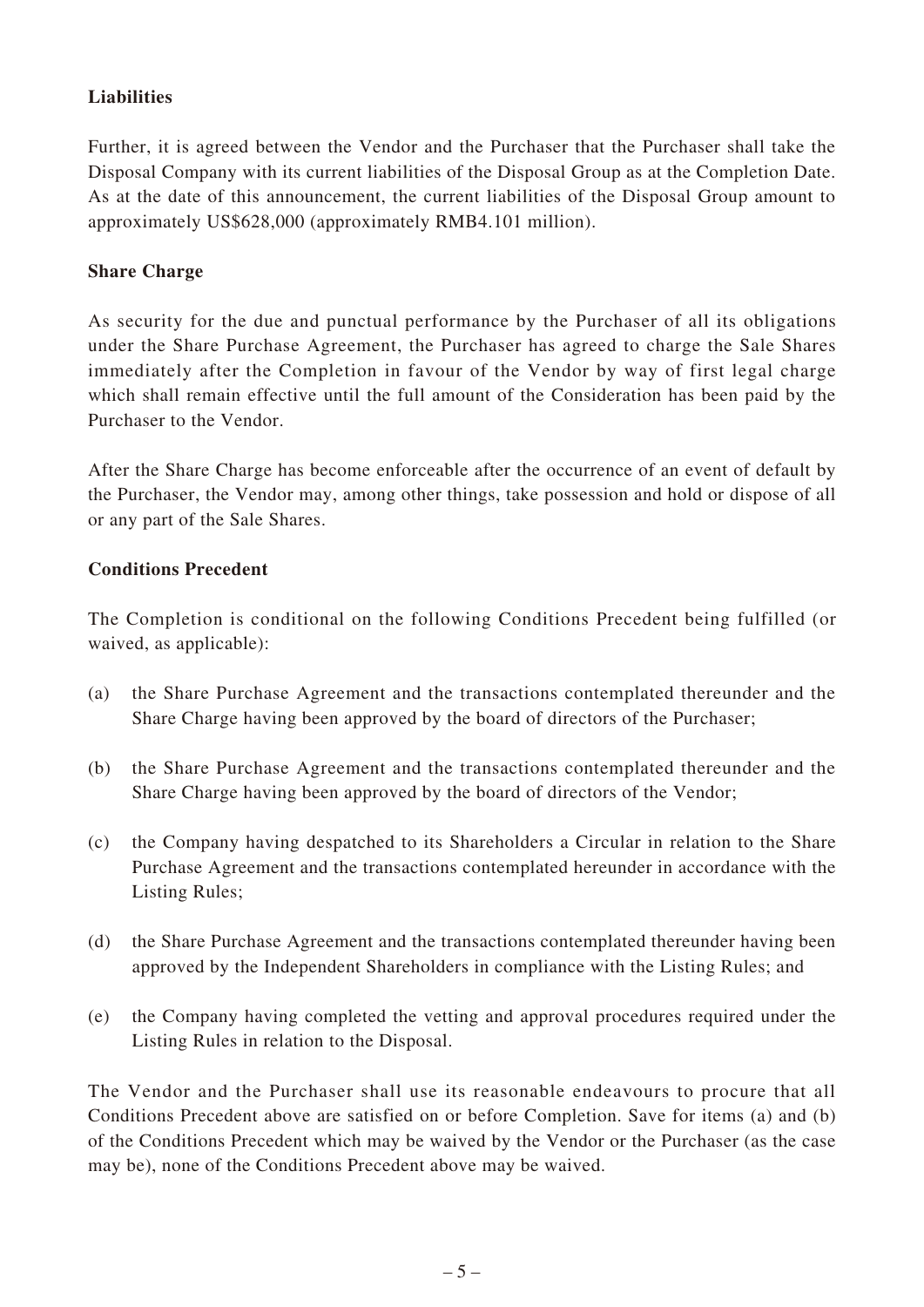If the Conditions Precedent are not fulfilled or waived before the Completion, the Share Purchase Agreement shall terminate automatically.

### **Conditions Subsequent**

The Disposal will be subject to the following Conditions Subsequent:

- (a) the Vendor shall within 30 days from the Completion Date deliver at its own cost and expense the consolidated Completion Accounts of the Disposal Group made up to Completion Date;
- (b) the Purchaser shall arrange for registration of the Share Charges with the Registrar of Corporate Affairs in accordance with the BVI Business Companies Act, 2004 (as amended) no later than 14 Business Days after the date of the Share Charge; and
- (c) the Vendor shall within one year from the Completion Date produce evidence, in agreed form, of the release of all guarantees or other security given by the Company in respect of the liabilities or obligations of the Vendor (or another member of the Vendor's group), or of any other third party.

### **Completion**

Pursuant to the Share Purchase Agreement, Completion shall take place two months after the date of the Share Purchase Agreement or such other date as the parties may agree in writing.

#### **INFORMATION ABOUT THE PARTIES**

The Purchaser is an investment holding company incorporated in the British Virgin Islands with limited liability.

The Vendor is a company incorporated under the laws of the British Virgin Islands. It is a direct wholly-owned subsidiary of the Company and is principally engaged in investment holding.

The Disposal Company is an investment holding company incorporated in the British Virgin Islands with limited liability, the entire issued share capital of which is beneficially owned by the Company as at the date of this announcement and immediately prior to Completion.

Masia Industries, a wholly-owned subsidiary of the Disposal Company, is incorporated in Cambodia with limited liability. The principal business of Masia Industries is manufacturing of sofa and sofa cover but it has not yet commenced operation as at the date of this announcement.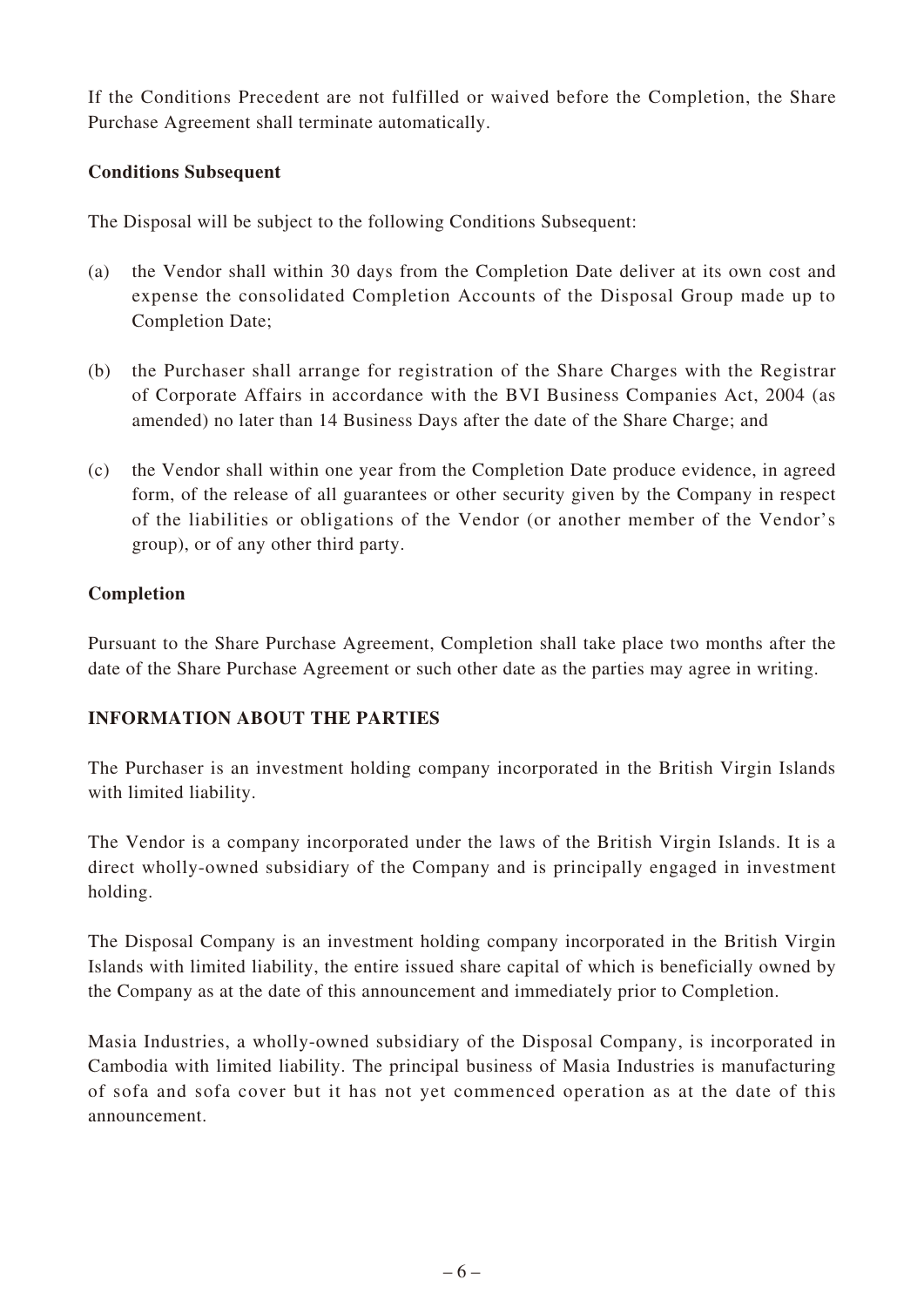#### **REASONS FOR AND BENEFITS OF THE DISPOSAL**

The Company acts as the holding company of the Group and its subsidiaries are principally engaged in manufacturing and sale of sofas, sofa covers and other furniture products.

In August 2013, Morris PRC (a company owned as to 85% by Mr. Zou and 15% by Ms. Wu), entered into a lease agreement with Sihanoukville Special Economy Zone Co., Ltd. for the lease of Land. In 2016, Masia Industries entered into a supplemental agreement with Morris PRC and Sihanoukville Special Economy Zone Co., Ltd. to transfer the long-term lease rights over the Land from Morris PRC to Masia Industries with the effective date of such transfer being the date of incorporation of Masia Industries, i.e. 27 December 2013. The Group intended to use the Land for setting up a production facility. Construction of the production facility on the Land was completed in early 2018. However, the Group has never commenced any production in the Land due to the fact that the infrastructure development in the Sihanoukville Special Economic Zone (which is the responsibilities of the local government) is much slower than expected. Many of the essential infrastructure and peripheral facilities, as well as the supply chain for the sofa manufacturing are still at infant stage, which causes mass production of sofa almost impossible or otherwise very cost inefficient. For that reasons, the Board was of the view that it was not prudent and not in the best interest of the Group to commence any production in the Land. Masia Industries then sublet the Land for income since October 2018. Set out below are the extracts of the unaudited financial information of the Disposal Group for the year ended 31 December 2019 and the unaudited financial information before the waiver of the inter-company balances for the year ended 31 December 2020:

|                          | For the year ended<br>31 December 2019<br>(unaudited) |                         | For the year ended<br>31 December 2020<br>(unaudited) |                         |
|--------------------------|-------------------------------------------------------|-------------------------|-------------------------------------------------------|-------------------------|
|                          |                                                       | $(US$'000)$ $(RMB'000)$ |                                                       | $(US$'000)$ $(RMB'000)$ |
| Profit/(loss) before tax | 358                                                   | 2,338                   | 197                                                   | 1,286                   |
| Profit/(loss) after tax  | 350                                                   | 2,286                   | 197                                                   | 1,286                   |

The Group has carefully reviewed its business operation and development strategy. Considering that (a) no manufacturing activities have been carried out on the Land; (b) the completion date of the essential infrastructures surrounding the Land remains unknown and hence the commencement date of full operation of the Cambodia factory; (c) the Group would like to continue to focus and develop its principal business; and (d) the global economic uncertainty and poor business environment are affecting the consumer spending worldwide on goods other than living essentials, the Group has decided to dispose of the Disposal Group, comprising mainly the land use right of the Land, to the Purchaser to increase its cash flow for daily operation of the Group in general during the period of uncertainty and future development. The Disposal provides a suitable opportunity for the Group to increase the working capital of the Group, improve the liquidity and strengthen the overall financial position of the Group. The Directors are of the view that the Disposal will not have any significant impact on the operations of the Company.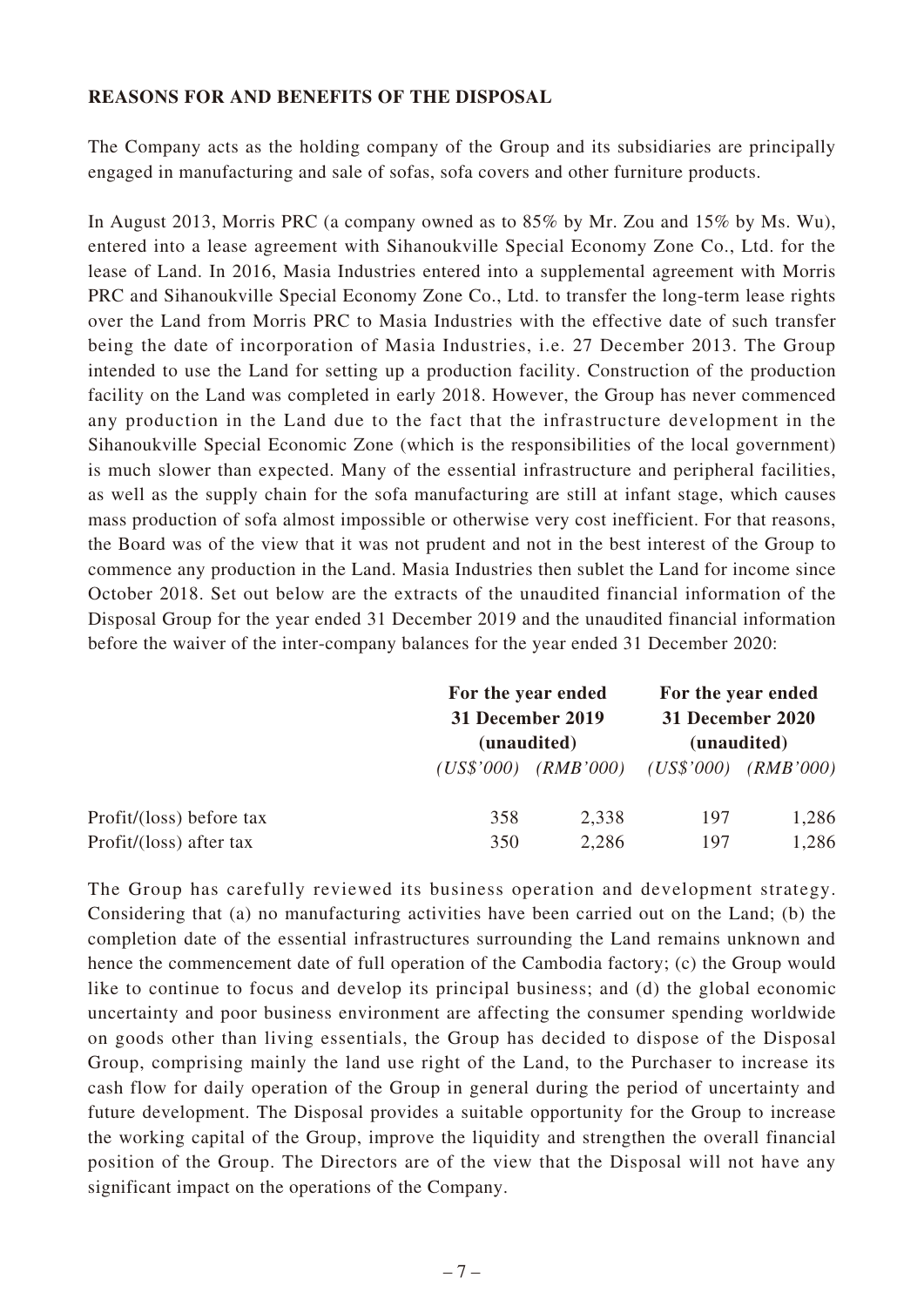Having considered the above, the Directors (excluding the independent non-executive Directors who would defer the expression of views after considering the advice from the Independent Financial Adviser, and except Mr. Zou and Mr. Shen who abstained from voting at Board level due to Mr. Zou's material interest in the Disposal) consider that although the Disposal is not in the ordinary and usual course of business of the Group, the terms of the Share Purchase Agreement are fair and reasonable, and that the Disposal is on normal commercial terms and in the interests of the Company and the Shareholders as a whole.

As at the date of this announcement, the Purchaser (a Controlling Shareholder of the Company) is directly and beneficially owned as to 85% by Mr. Zou, who is the Chairman, Chief Executive Officer and executive Director of the Company. Therefore, the Purchaser and Mr. Zou have material interests. The spouse of Mr. Shen (another executive Director of the Company) is a cousin of Ms. Wu (15% shareholder of the Purchaser and spouse of Mr. Zou). The Purchaser, Mr. Zou, Mr. Shen and their respective associate(s) are required to abstain from voting on Board level in relation to the Share Purchase Agreement and the transactions contemplated thereunder.

# **FINANCIAL EFFECT AND USE OF PROCEEDS**

Upon Completion, the Company will cease to own any interest in each member of the Disposal Group. Each member of the Disposal Group will cease to be a subsidiary of the Company and their assets, liabilities and financial results will no longer be consolidated into the financial statements of the Group.

The Group expects to record a net gain attributable to the Disposal of approximately US\$808,000 (approximately RMB5.276 million) (before tax), which is calculated by reference to (i) the difference between the Consideration for the Disposal and the unaudited net assets of the Disposal Group as at 31 December 2020. The Company intends to utilize the net proceeds from the Disposal to replenish the Group's working capital and for future business development.

## **LISTING RULES IMPLICATIONS**

As the highest of the applicable percentage ratios in respect of the Disposal exceeds 25% but is less than 75%, the Disposal constitutes a major transaction for the Company under Chapter 14 of the Listing Rules and is subject to the reporting, announcement and shareholders' approval requirements under Chapter 14 of the Listing Rules.

As at the date of this announcement, the Purchaser (a Controlling Shareholder of the Company) is directly and beneficially owned as to: (a) 85% by Mr. Zou, an executive Director of the Company and a director of the Disposal Company; and (b) 15% by Ms. Wu, the spouse of Mr. Zou. Therefore, each of the Purchaser and its beneficial owners (i.e. Mr. Zou and Ms. Wu) is a connected person or associate of the Company pursuant to Chapter 14A of the Listing Rules. Accordingly, the Disposal and the transactions contemplated thereunder constitute a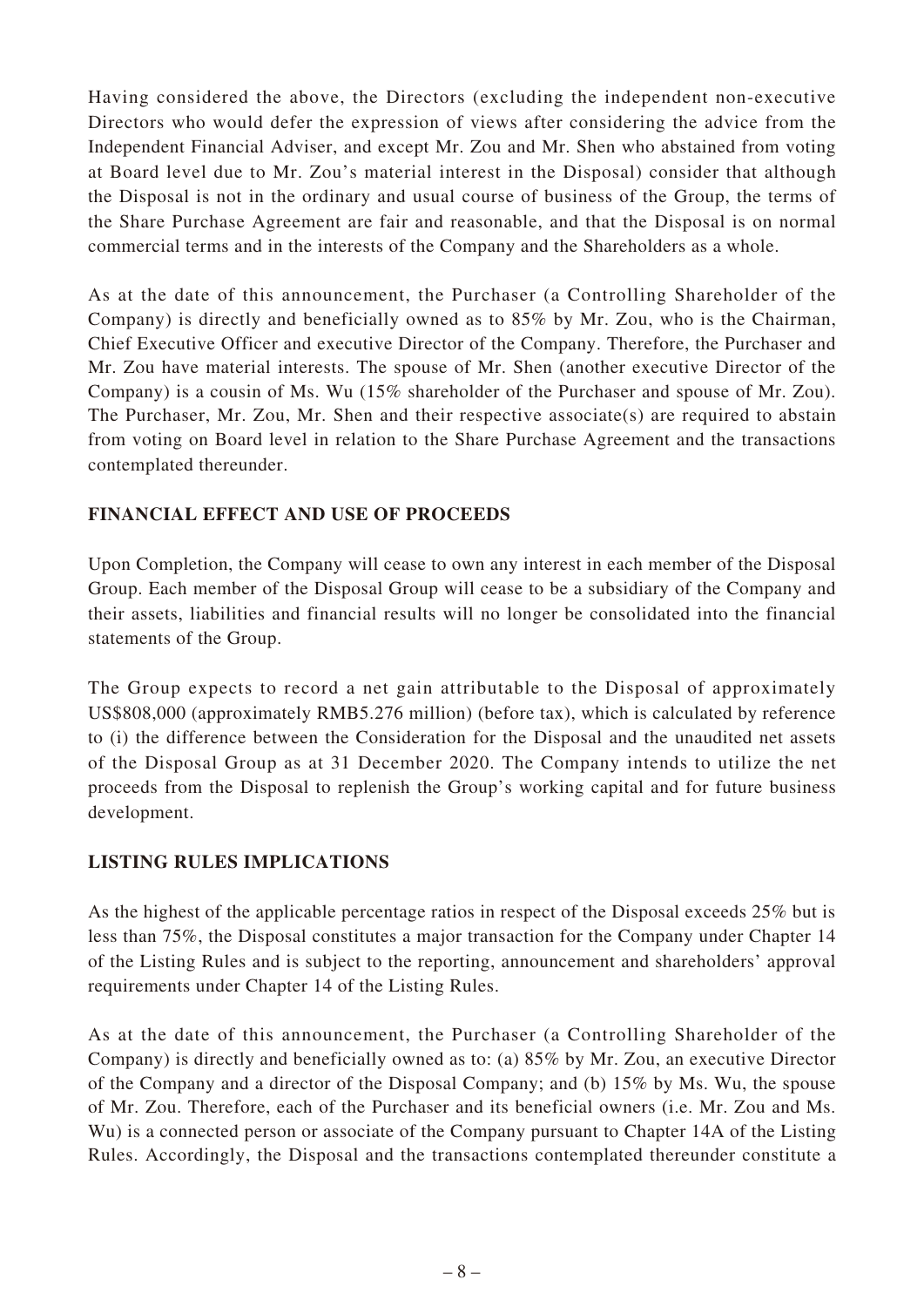connected transaction of the Company under Chapter 14A of the Listing Rules. The Disposal is therefore subject to the reporting, announcement and independent shareholders' approval requirements under Chapter 14A of the Listing Rules.

The Independent Board Committee, comprising all independent non-executive Directors, has been established to advise the Independent Shareholders regarding the terms of the Share Purchase Agreement. Draco Capital Limited has been appointed as the Independent Financial Adviser to advise the Independent Board Committee and the Independent Shareholders in this regard.

# **EGM**

The EGM will be convened for the Independent Shareholders to consider and, if thought fit, to approve, among other things, the Share Purchase Agreement and the transactions contemplated thereunder. As at the Latest Practicable Date, to the best knowledge and belief of the Directors after having made all reasonable enquires, the Purchaser (owned as to 85% by Mr. Zou and 15% by Ms. Wu) is interested in 750,000,000 Shares, representing 75% of the issued share capital of the Company. As the Purchaser has material interests in the Disposal, it has undertaken to the Company that it will abstain from voting for the resolution(s) regarding the Disposal at the EGM. Save for the Purchaser, the Directors are not aware of any other Shareholders who have a material interest in the Disposal or are required to abstain from voting for the resolution(s) regarding the Disposal at the EGM.

A circular containing, among other things, (i) further information on the Share Purchase Agreement and the transactions contemplated thereunder; (ii) a letter from the Independent Board Committee to the Independent Shareholders regarding the terms of the Share Purchase Agreement; (iii) a letter from the Independent Financial Adviser containing their advice to the Independent Board Committee and the Independent Shareholders regarding the terms of the Share Purchase Agreement; and (iv) a notice of the EGM, is expected to be despatched to the Shareholders within 15 business days after publication of this Announcement.

## **Definitions**

In this announcement, the following expressions have the following meanings:

| "associate(s)" | having the meaning ascribed thereto under the Listing Rules                                                                                                                                                                                                                                                             |
|----------------|-------------------------------------------------------------------------------------------------------------------------------------------------------------------------------------------------------------------------------------------------------------------------------------------------------------------------|
| "Board"        | the board of Directors                                                                                                                                                                                                                                                                                                  |
| "Business Day" | a day (other than Saturdays, Sundays and public holidays in<br>Hong Kong and any day on which a tropical cyclone warning<br>no. 8 or above or a "black" rainstorm warning signal is<br>hoisted or remains hoisted or in effect between 9:00 a.m.<br>and 5:00 p.m.) on which banks in Hong Kong are open for<br>business |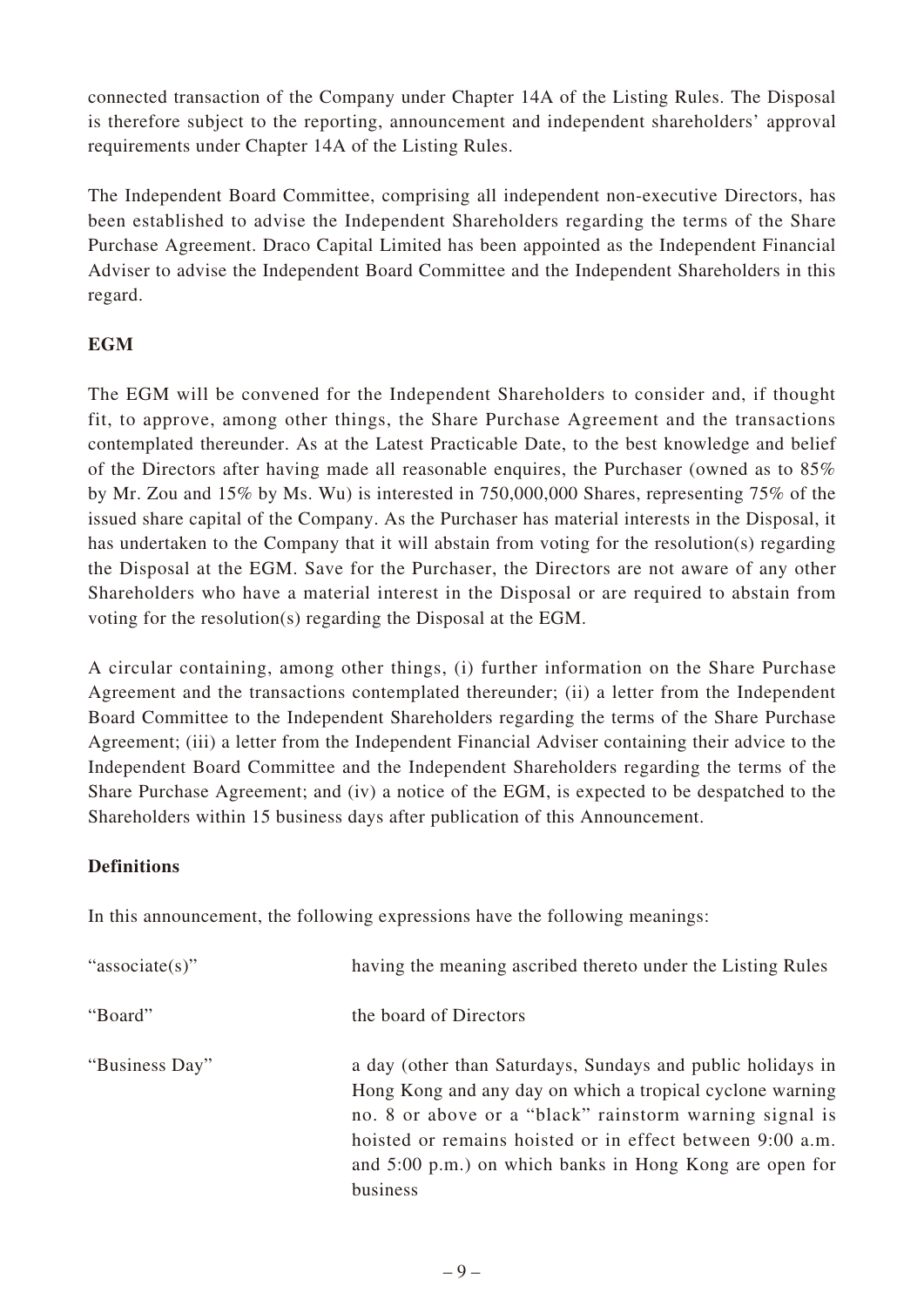| "BVI"                        | <b>British Virgin Islands</b>                                                                                                                                                                                         |
|------------------------------|-----------------------------------------------------------------------------------------------------------------------------------------------------------------------------------------------------------------------|
| "Cambodia"                   | the Kingdom of Cambodia                                                                                                                                                                                               |
| "Circular"                   | the circular of the Company to be dispatched to the<br>Shareholders containing, among other things, details of the<br>Disposal                                                                                        |
| "Company"                    | Morris Holdings Limited (慕容控股有限公司), a company<br>incorporated in the Cayman Islands with limited liability and<br>the shares of which are listed on the Main Board of the Stock<br>Exchange with stock code: 1575     |
| "Completion"                 | the completion of the Disposal                                                                                                                                                                                        |
| "Completion Accounts"        | the consolidated accounts made up to 31 December 2020 and<br>the unaudited consolidated accounts certified by the directors<br>of the Disposal Group up to Completion Date to be true and<br>accurate in all respects |
| "Condition Precedent"        | the conditions precedent to the Completion as set out in the<br><b>Share Purchase Agreement</b>                                                                                                                       |
| "connected person(s)"        | having the meaning ascribed thereto under the Listing Rules                                                                                                                                                           |
| "Consideration"              | US\$5.513 million, being the consideration payable by the<br>Purchaser to the Company pursuant to the Share Purchase<br>Agreement                                                                                     |
| "Controlling Shareholder(s)" | having the meaning ascribed thereto under the Listing Rules                                                                                                                                                           |
| "Director(s)"                | the director(s) of the Company                                                                                                                                                                                        |
| "Disposal"                   | the disposal of the entire issued share capital of the Disposal<br>Company by Vendor, the Company's wholly owned<br>subsidiary to the Purchaser pursuant to the Share Purchase<br>Agreement                           |
| "Disposal Company"           | Masia Investment Limited (美亞投資有限公司), a company<br>incorporated in the BVI with limited liability on 27<br>December 2013 and an indirect wholly-owned subsidiary of<br>the Company                                     |
| "Disposal Group"             | the Disposal Company and Masia Industries                                                                                                                                                                             |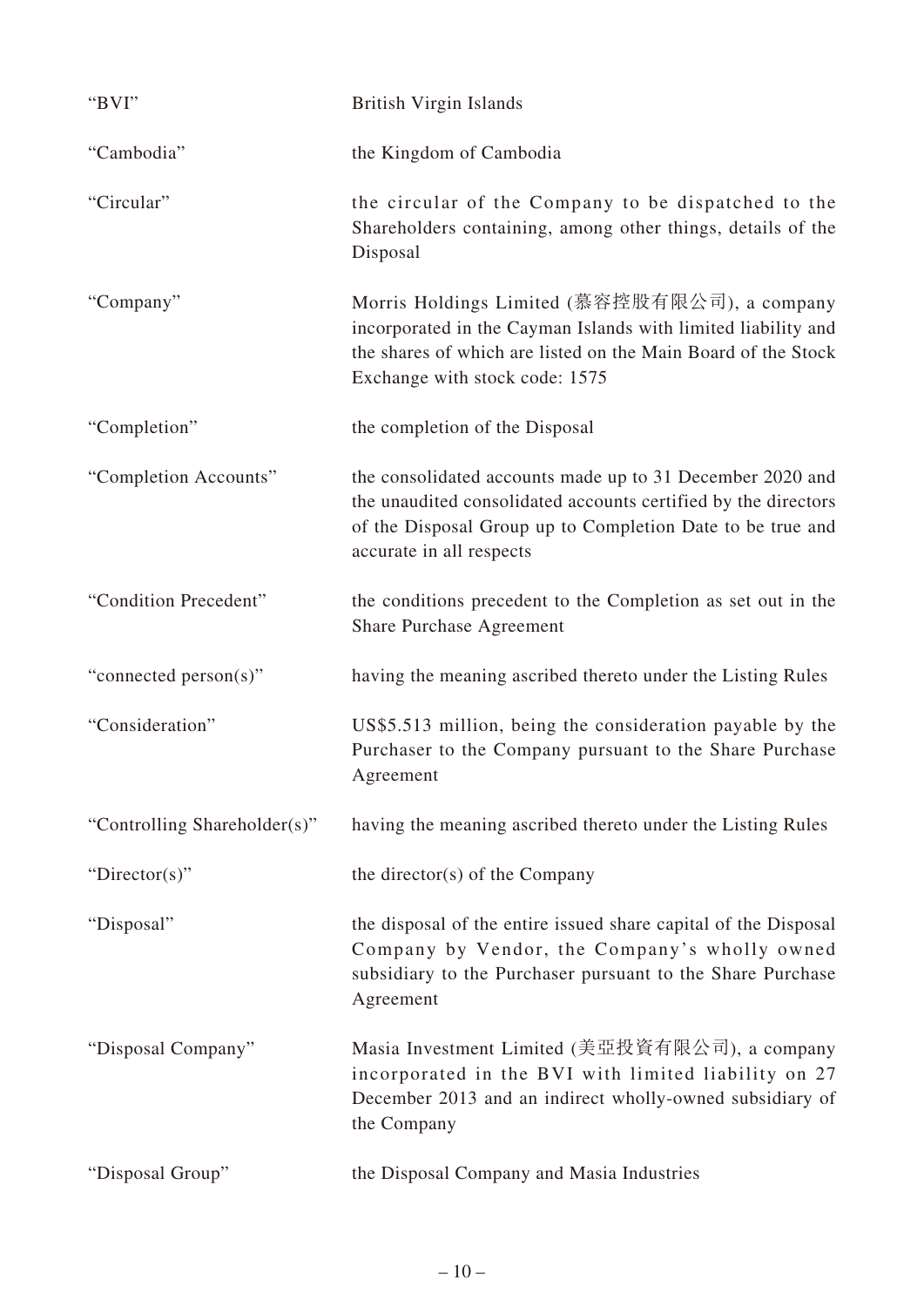| "EGM"                              | the extraordinary general meeting of the Company to be<br>convened to approve, among other things, the Share Purchase<br>Agreement and the transactions contemplated thereunder                                                                                                                                                                                                                         |
|------------------------------------|---------------------------------------------------------------------------------------------------------------------------------------------------------------------------------------------------------------------------------------------------------------------------------------------------------------------------------------------------------------------------------------------------------|
| "Group"                            | the Company and its subsidiaries                                                                                                                                                                                                                                                                                                                                                                        |
| "Hong Kong"                        | the Hong Kong Special Administrative Region of the PRC                                                                                                                                                                                                                                                                                                                                                  |
| "Independent Board<br>Committee"   | the independent committee of the Board comprising all<br>the independent non-executive Directors established to<br>advise the Independent Shareholders in respect of the Share<br>Purchase Agreement and the transactions contemplated<br>thereunder                                                                                                                                                    |
| "Independent<br>Financial Adviser" | Draco Capital Limited, a licensed corporation to carry<br>out Type 6 (advising on corporate finance) regulated<br>activity under the Securities and Futures Ordinance, being<br>the independent financial adviser appointed to advise<br>the Independent Board Committee and the Independent<br>Shareholders in respect of the Share Purchase Agreement<br>and the transactions contemplated thereunder |
| "Independent Shareholders"         | Shareholders other than the Purchaser and its respective<br>associates                                                                                                                                                                                                                                                                                                                                  |
| "Land"                             | two plots of land with an aggregate area of 59,781.978<br>square meters situated at Sihanoukville Special Economy<br>Zone (柬埔寨西哈努克港經濟特區), Cambodia, which was<br>owned by the Vendor prior to the Disposal                                                                                                                                                                                              |
| "Listing Rules"                    | the Rules Governing the Listing of Securities on the Stock<br>Exchange                                                                                                                                                                                                                                                                                                                                  |
| "Masia Industries"                 | Masia Industries Co., Ltd., (formerly known as Morris Zou<br>(Cambodia) Co., Ltd.), a company incorporated in Cambodia<br>with limited liability on 27 December 2013 and an indirect<br>wholly-owned subsidiary of the Company                                                                                                                                                                          |
| "Morris PRC"                       | 慕容集團有限公司 (Morris Group Co., Ltd*) (formerly<br>known as 海寧蒙努集團有限公司 (Haining Mengnu Group<br>Co., Ltd.*)), a company established in the PRC with limited<br>liability which is owned as to 85% by Mr. Zou and 15% by<br>Ms. Wu                                                                                                                                                                           |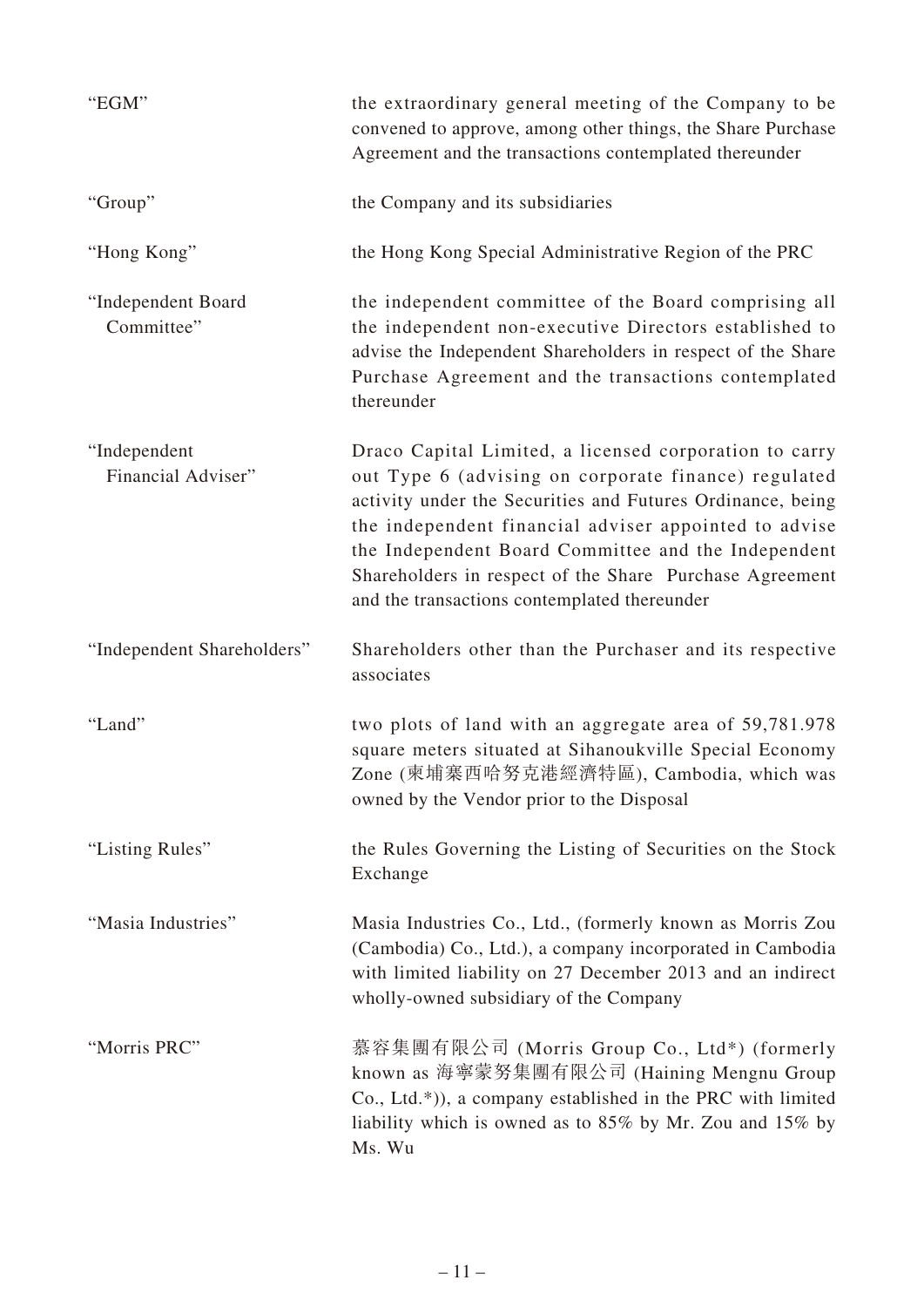| "Mr. Shen"                 | Mr. Shen Zhidong (沈志東), an executive Director of the<br>Company                                                                                                                                                                                                    |
|----------------------------|--------------------------------------------------------------------------------------------------------------------------------------------------------------------------------------------------------------------------------------------------------------------|
| "Mr. Zou"                  | Mr. Zou Gebing (鄒格兵), the Chairman, Chief Executive<br>Officer and an executive Director of the Company                                                                                                                                                            |
| "Ms. Wu"                   | Ms. Wu Xiangfei (鄔向飛), spouse of Mr. Zou                                                                                                                                                                                                                           |
| "PRC"                      | the People's Republic of China                                                                                                                                                                                                                                     |
| "Purchaser"                | Morris Capital Limited (慕容資本有限公司), a company<br>incorporated in the British Virgin Islands with limited<br>liability, a Controlling Shareholder of the Company and the<br>purchaser of the Disposal Company under the Disposal                                     |
| "RMB"                      | Renminbi, the lawful currency of the PRC                                                                                                                                                                                                                           |
| "Sale Shares"              | 100 ordinary Shares of US\$1 each of the Disposal Company,<br>being the entire issued share capital of the Disposal<br>Company                                                                                                                                     |
| "Share Charge"             | the share charge over the Sale Shares of the Disposal<br>Company to be executed by the Purchaser in favour of the<br>Vendor                                                                                                                                        |
| "Share Purchase Agreement" | the share purchase agreement dated 8 January 2021 entered<br>into between the Vendor and the Purchaser in relation to the<br>Disposal                                                                                                                              |
| "Share $(s)$ "             | ordinary share(s) of the Company having a par value of<br>US\$0.001 each                                                                                                                                                                                           |
| "Shareholder(s)"           | holder(s) of the Shares                                                                                                                                                                                                                                            |
| "Stock Exchange"           | The Stock Exchange of Hong Kong Limited                                                                                                                                                                                                                            |
| "US\$"                     | United States Dollars, the lawful currency of the US                                                                                                                                                                                                               |
| "Vendor"                   | Morris International Group Limited (慕容國際集團有限公<br>司) (formerly known as Teagle International Group Limited<br>(天鷹國際集團有限公司)), a company incorporated in the<br>BVI with limited liability on 27 December 2013 and a direct<br>wholly-owned subsidiary of the Company |
| $``\%"$                    | per cent                                                                                                                                                                                                                                                           |